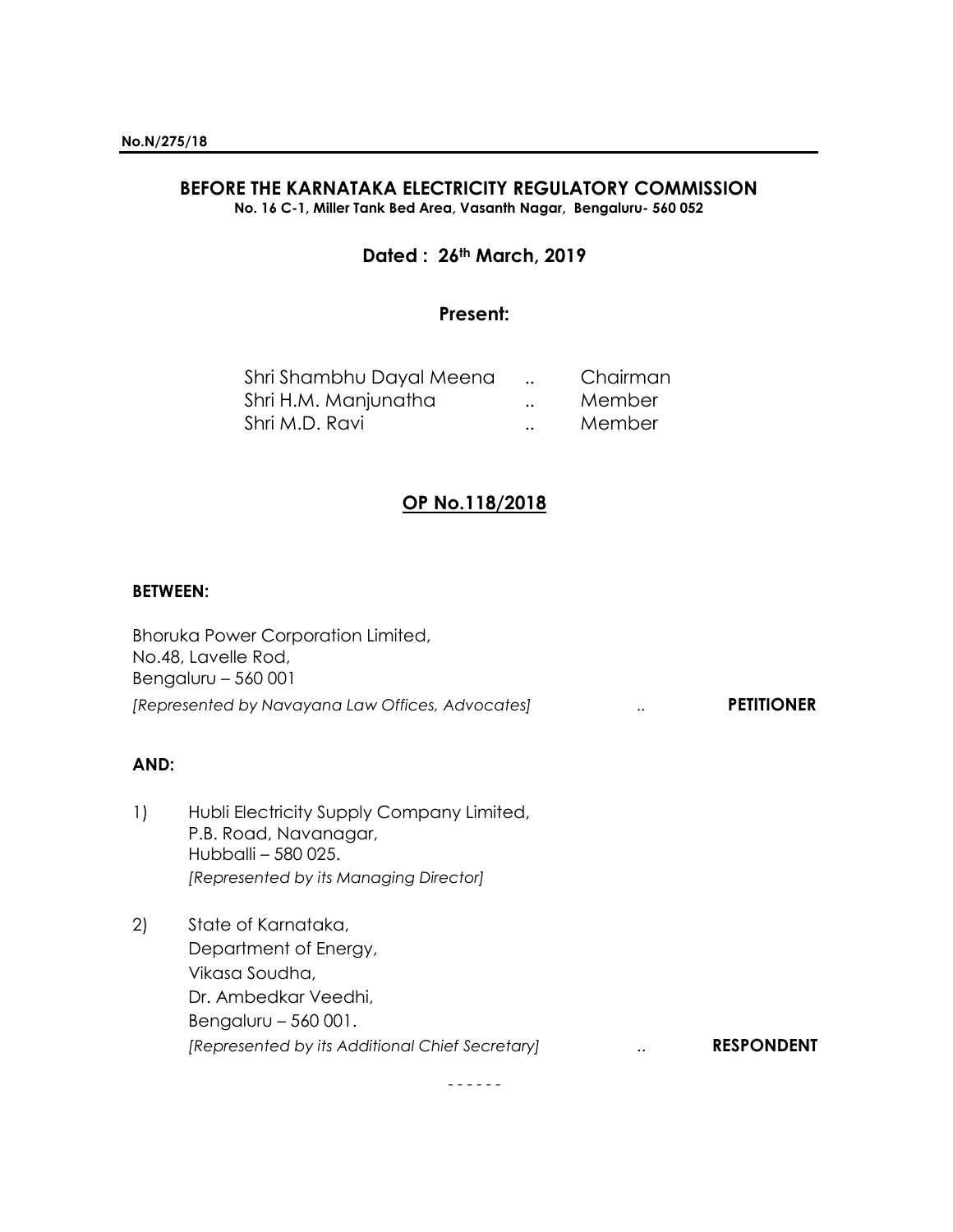# **ORDER ON THE APPLICATION FOR CLAIMING WAIVER OF FEE PAYABLE ON THE PETITION**

**\_\_\_\_\_\_\_\_\_\_\_\_\_\_\_\_\_\_\_\_\_\_\_\_\_\_\_\_\_\_\_\_\_\_\_\_\_\_\_\_\_\_\_\_\_\_\_\_\_\_\_\_\_\_\_\_\_\_\_\_\_\_\_\_\_\_\_\_\_\_\_\_\_\_\_\_\_\_\_\_\_\_\_\_\_\_\_\_\_\_\_\_\_\_\_\_\_\_\_\_**

- 1) Regulation 3(i)(a) of the KERC (Fee) Regulations, 2016, provides that, every Petition, Application, etc., shall be made to the Commission along with payment of the prescribed Fee, specified under these Regulations. Regulation 4 of the said Regulations provides for the amounts payable towards Fees for making different types of Petitions, Applications, etc., before the Commission. Regulation 3(iii) authorizes the Commission, in appropriate cases, to waive or reduce the amount of Fee payable under these Regulations, by an Order, in writing.
- 2) Though the phrase "in appropriate cases" is not defined or explained under these Regulations, the said phrase is to be interpreted to cover cases of persons, who are unable to pay the Fees to institute any proceedings before the Commission, due to their indigence or poverty. A person, who applies for exemption from payment of Fees, has to establish that, he does not have the capacity to pay or raise funds to pay the required Fee for institution of the proceedings. The other instance to waive or reduce the amount of Fee would be, where the Fee is not commensurate with the claim made in the Petition or Application.
- 3) In the present case, the Petitioner is a Generating Company, having Wind Power Projects at different places in Karnataka and has entered into different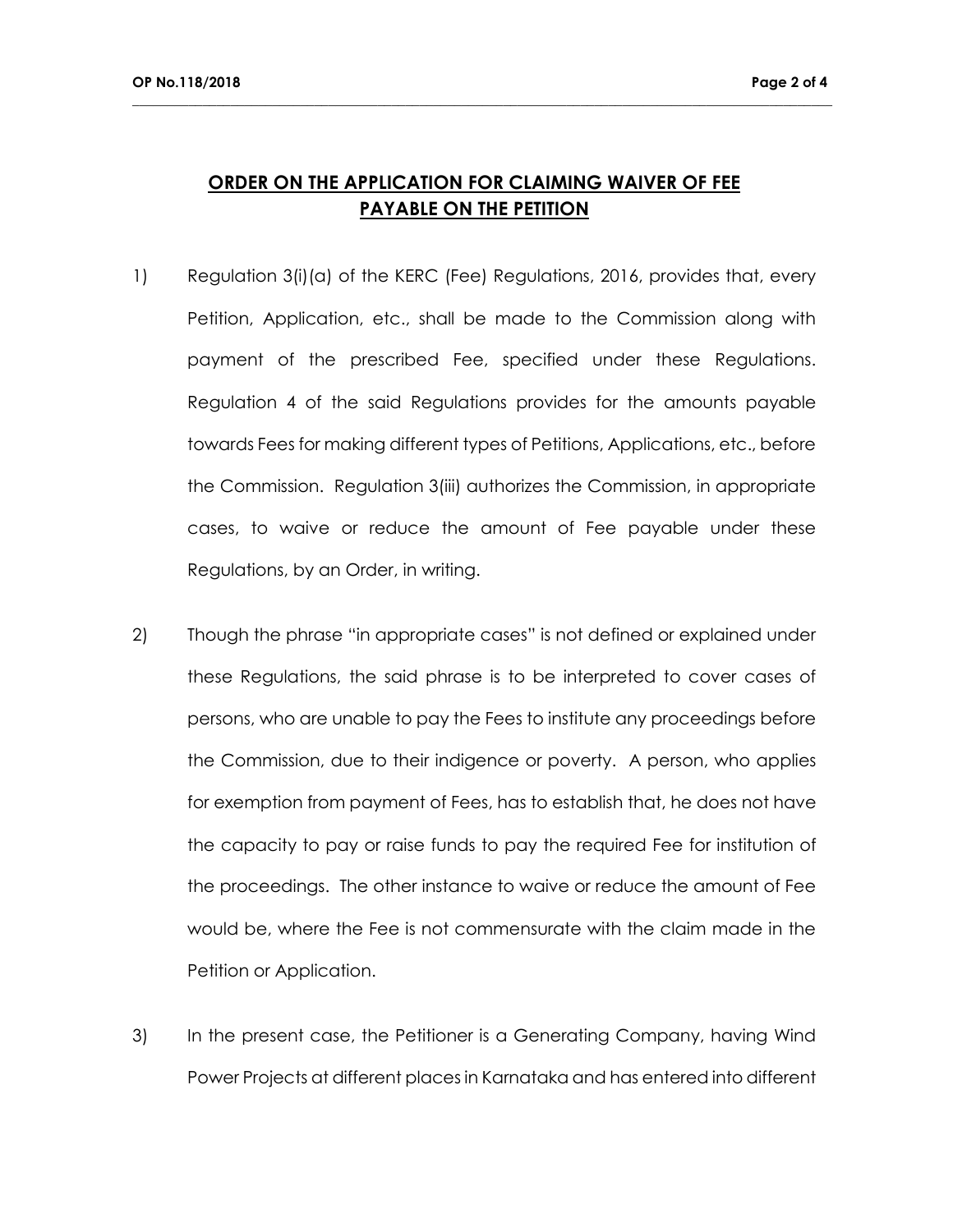PPAs with the Respondent (HESCOM). The Petitioner has claimed the amounts due from the Respondent (HESCOM), towards supply of energy, for the months from June, 2018 to October, 2018, amounting to Rs.9568.85 Lakhs. The Petitioner is required to pay the Fee at 0.5% on the claim amount, subject to a minimum of Rs.25,000/-, as per Item No.13 of Regulation 4 of the said Regulations, which works out to Rs.47,84,425/-.

**\_\_\_\_\_\_\_\_\_\_\_\_\_\_\_\_\_\_\_\_\_\_\_\_\_\_\_\_\_\_\_\_\_\_\_\_\_\_\_\_\_\_\_\_\_\_\_\_\_\_\_\_\_\_\_\_\_\_\_\_\_\_\_\_\_\_\_\_\_\_\_\_\_\_\_\_\_\_\_\_\_\_\_\_\_\_\_\_\_\_\_\_\_\_\_\_\_\_\_\_**

4) The Petitioner has stated in its Application that, due to non-payment of the arrears, claimed in this Petition, by the Respondent (HESCOM), the Petitioner has suffered huge financial loss, for the last two consecutive years and is likely to suffer huge financial loss even during the present Financial Year and it is not in a position to pay the Fees for filing the present Petition. This appears to be a general statement without any substance. The loss suffered if any, in the last two consecutive years, may not be having any relevance for nonpayment of arrears for five months, from June, 2018 to October, 2018. It is also not clearly stated, whether these arrears are towards the entire bill amounts or part thereof. The Petitioner does not say that it has no capacity to raise funds for payment of the prescribed Fee. The Petitioner has further stated that, it would undertake to pay the required Fees, once all the dues and payments are recovered from the Respondent (HESCOM). This cannot be a valid reason for prosecuting the claim, without paying the prescribed Fee. As per the provisions of the KERC (Fee) Regulations, 2016, it is mandatory to pay requisite Fee along with the Petition. In the instant case, the Petitioner has not paid any Fee and asking exemption without proper justification.